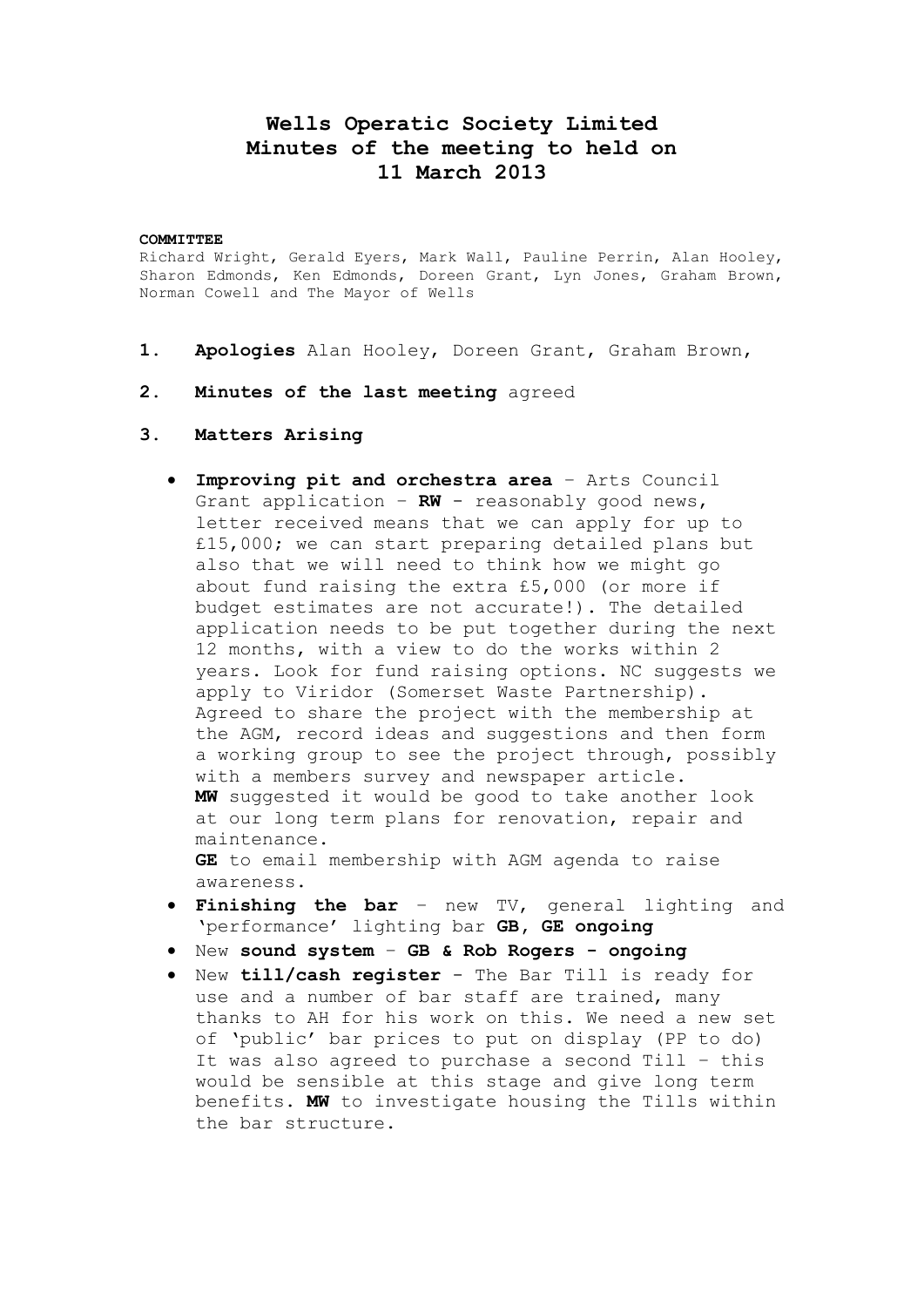- The Theatre **Security Policy** will be complete by end of March 2013 **AH**–**ongoing**
- **Website RW & CS – RW** has produced some proposals and will talk to CS about tweaks to the website and other changes i.e. making the format 'touch' friendly, and particularly more directly intuitive when booking.
- **4. Correspondence -** none

#### **5. Treasurer's Report – PP**

- Little to report. Accounts will be going to the accountants soon ready for the AGM
- S W Partnership now charges, we need to make a paper return predicting our annual use. PP to talk to CS and complete the form.

#### **6. Membership**

- **New members** 5 new child members for Beauty and the Beast
- **Civic night** on 22nd April **LJ.** Blue School catering, as last year. Tickets are ready to be sent out. LJ will manage the front door and register Patrons and Life Members as they arrive. All others will be asked to go directly into the Rehearsal Room (before the show)
- **Dinner Dance** May  $10^{th}$  2013 AH spoke to Mark Tobin who is Operations Manager at the Swan Hotel. They have agreed a buffet menu similar to last year (£20.50 per head). We agreed to subsidise this event to the tune of £2.50 per head (as in previous years) making the cost per person to our members £18.00. The entertainments agency has upped its prices to £300.00 this year so Alan has returned to hiring Guy Johnson. He is a little cheaper at £275.00 and we have not seen him for over 3 years now. Theatre to subsidise the entertainment fee.
- $AGM 24^{TH}$  May 2013 **GE** to make arrangements and write to Mayor. Reports: Past and Forthcoming Productions – Sharon Edmonds, Youth Theatre – Sarah Neale, Theatre Improvements - RW to include stage/ pit proposals led by MW and GE Entertainment and Social report – Alan Hooley Catering arrangements – nibbles & wine Sharon & Ken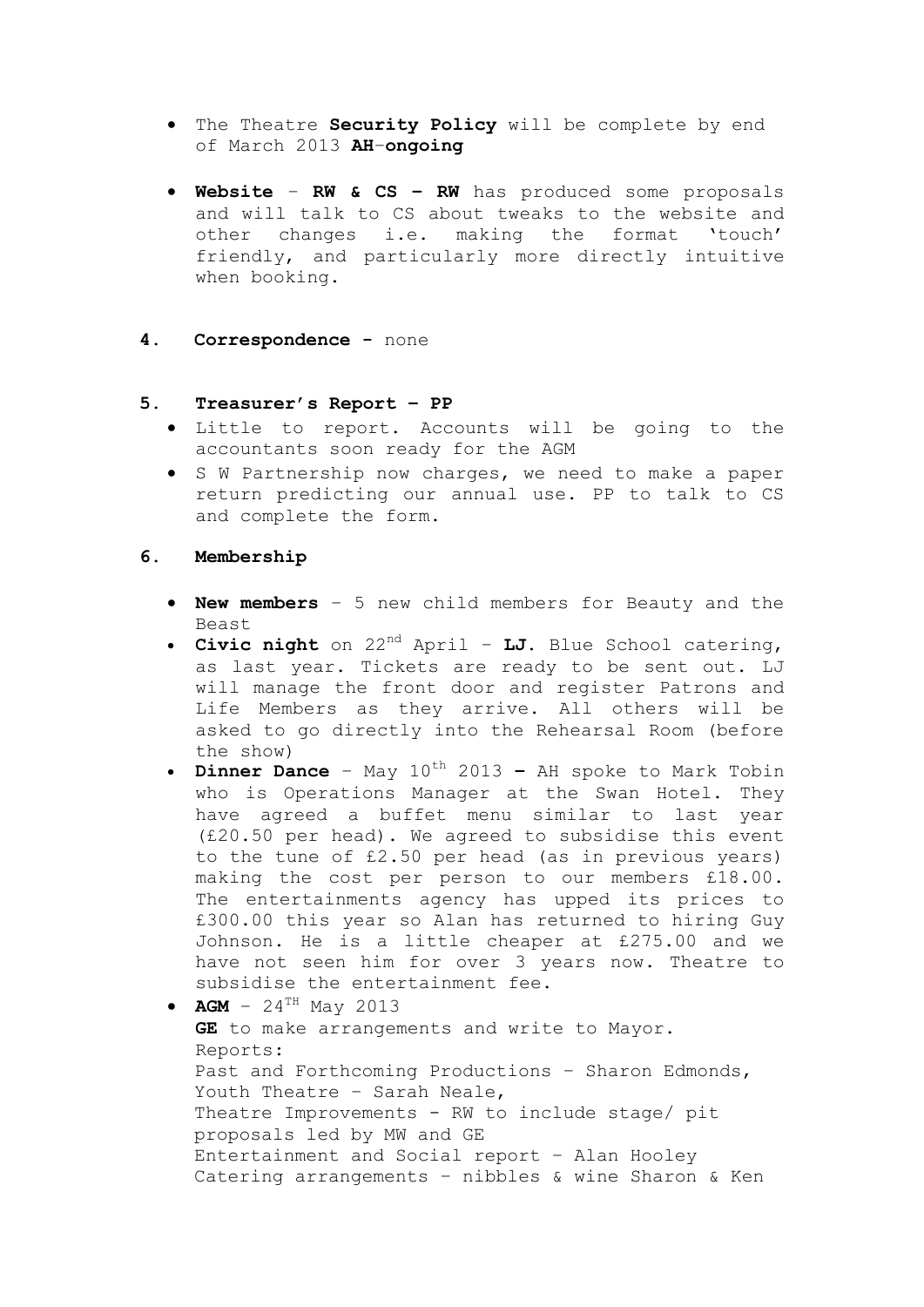## **7. Publicity**

- Anything Goes banner ready to go up, Billboards are up.
- **8. Theatre Renovations** Maintenance report as in 3 above

### **9. Production/Trifold/Hire**

- **Anything Goes – April 22 – 27 2013 – GE** directing and producing; **TE** – choreography, **Judi Neale** – Tap Choreography, MD – **Sheila Ross,** Programme & Publicity – **Vicky Orman**, Stage Manager – **David Papworth,** Costumes – **Louise Baker & Clara Bosque-Wiberg**, Lighting – **Rob Rodgers**, Sound – **Graham Brown,** Props – **Lesley Ricketts** & **Jill Stone**, Make-Up – **Helen & Julie Makin,** Prompt & AD – **DG,** Rehearsal Schedule – **Agreed**, Budget – **Agreed**, Ticket Price – **£12 & £9 no concessions Friday or Saturday**
- **May 29 – June 1–** Youth Theatre Show Beauty & The Beast. **Sarah Neale –** Directing, **Nicky Hann –** Assistant Director and Producer, **Graham Brown –** Stage Manager, MD – **Sheila Ross,** Choreography – **Sarah Neale & Harriet Durston,** Programme & Publicity – **Sarah Kendall**, Lighting – **Adam Killy**, Set design – **Catherine Tucker,** Props - **?**, Prompt - **DG**, Make-Up – **Daisy Nicholson-Layley plus team,** Costumes – **Oonagh Michelmore,** Rehearsal Schedule – **Agreed**, Budget – **Agreed**, Ticket price – **£12 & £10**, Sponsorship – **Two sponsors £600**.recieved
- **July 3 – 6 2013 – Mort** by Terry Pratchett **KE**  Directing, Producer – **Vicky Orman,** Stage Manager – **Charlie Watkins,** Costumes – **Sarah Briton,** Lighting – **Pete Ross,** Sound – **Adrian Mitchell,** Props – **Lesley Ricketts.** Budget – **Agreed**, **Ticket Price £9 and £7** first reading 30<sup>th</sup> April, auditions 2<sup>nd</sup> May
- **July 26 and 27 - Endgame April 11th-** Introductory reading, a workshop production to be stage for members only. Producer – **DG**. Director **- Maria Olteanu-Furze, 26th and 27th July 2013**.Other details to follow.
- **September 11 – 14 2013**  Pajama Game **AH** Directing, **Sheila Ross –** MD, **Carol Applegate –** Choreography, Lighting – **GB,** Stage Manager - **?**, Budget – **TBA**, Ticket price – TBA, Rehearsal Schedule – TBA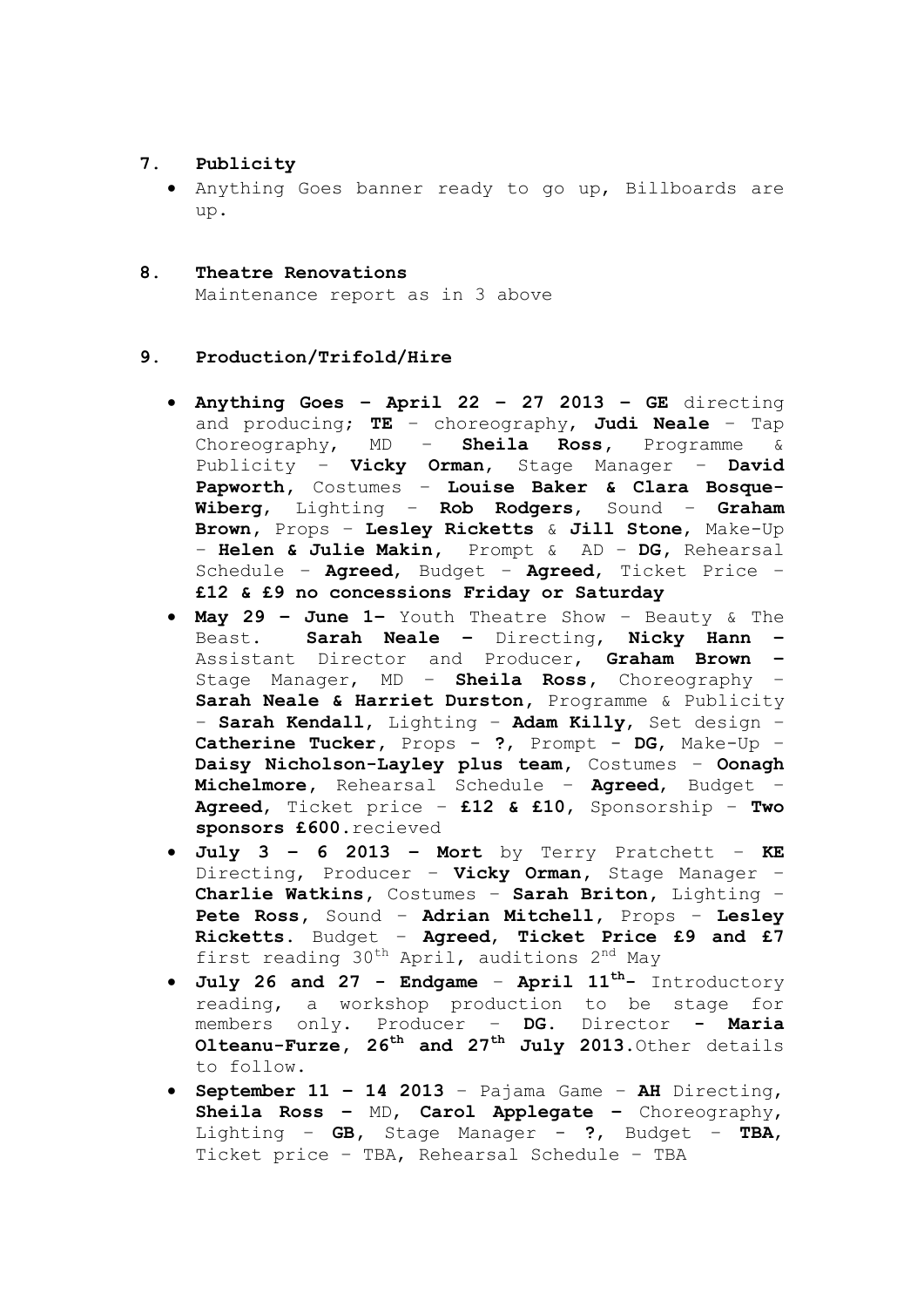- **October 23 – 26, 2013 – 'Rumours'** by Neal Simon **DG**  director, MW - set design. Waiting for Samuel French to confirm licence/royalties
- **Pantomime - December 14 – 21 2013 –** need a director and title – Sharon Edmonds to investigate.
- February 2014 Two One Act Plays **LH**
- **Spring 2014 –** To be decided show? Directors?
- **Spring 2016 – Ken Edmonds** has suggested that we consider 'Kiss Me Kate' as this is the 400<sup>th</sup> year after Shakespeare's death. Other Shakespeare productions might also be considered for this year. **Ongoing.**

### **10. Training**

 **NODA** summer school on the board, **RW** to email members with details.

### **11. Show Reviews**

- Calendar Girls, STRODE, very good, KE, SE
- Steptoe and Son Kneehigh theatre company, Bristol Old Vic. Enjoyable, but difficult to accept the portrayal of iconic characters by actors who did not quite fit the same shape! Unless you had not seen the original. LJ

### **12. Any Other Business**

- David Beach Awards (Presentation Evening 9 March 2013) Results below, congratulations to all involved. Best M/D - Sheila Ross - Little Night Music Best Supporting Role - Judi Neale as Elsa in Sound of Music Highly commended - Best Female Lead - Kate Lynch in ALNM and and and and and and and  $\alpha$ Adjudicator's Award - Von Trapp Children
- Cinderella Awards 11 May 2013
- Car parking request from David Appleby buy a parking ticket? £420. RW to reply
- **Night on the town Wells.** Thursday 12th September 2013. Mark Tobin (Swan Hotel) is the co-ordinator for this hugely popular event. **AH** suggested we should target this for new members. Unfortunately it falls on the Thursday of our show Pajama Game. We have supported this event over the last few years, if anyone wishes to take on coordination this year please talk to Alan. **AH**
- **MACMILLANS. AH** suggested there might be some support from our charity with that of Macmillan's'. It was